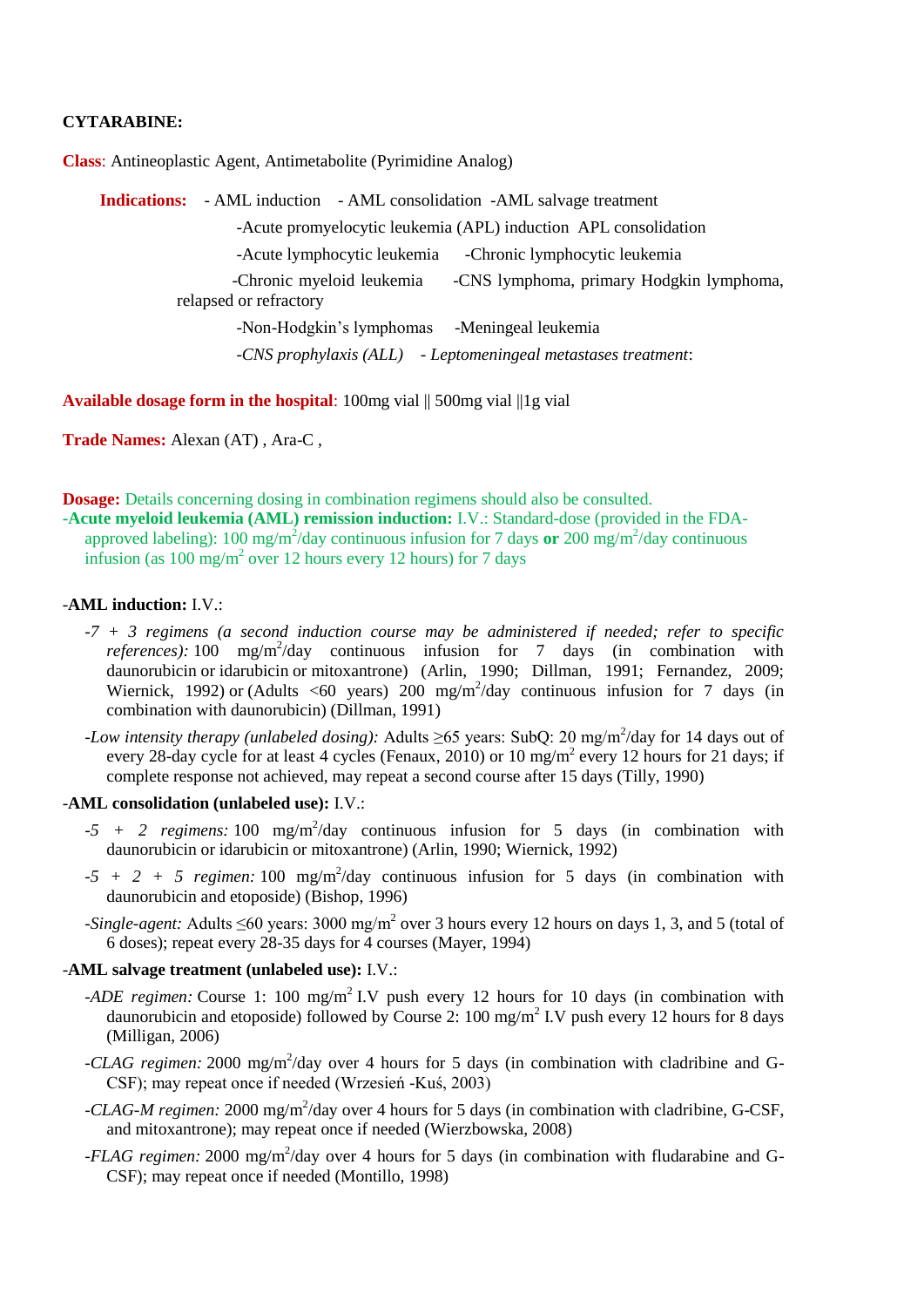- *-HiDAC (high-dose cytarabine)*  $\pm$  *an anthracycline:* 3000 mg/m<sup>2</sup> over 1 hour every 12 hours for 12 doses (Herzig, 1985)
- *-MEC regimen:* 1000 mg/m<sup>2</sup>/day over 6 hours for 6 days (in combination with mitoxantrone and etoposide) (Amadori, 1991) or

\*\*Adults <60 years: 500 mg/m<sup>2</sup>/day continuous infusion days 1, 2, and 3 and days 8, 9, and 10 (in combination with mitoxantrone and etoposide); may administer a second course if needed (Archimbaud, 1991; Archimbaud, 1995)

**-Acute promyelocytic leukemia (APL) induction (unlabeled dosing):** I.V.: 200 mg/m<sup>2</sup>/day continuous infusion for 7 days beginning on day 3 of treatment (in combination with tretinoin and daunorubicin) (Ades, 2006; Powell, 2010)

## -**APL consolidation (unlabeled use):** I.V.:

*-In combination with idarubicin and tretinoin:* High-risk patients (WBC ≥10,000/mm<sup>3</sup>) (Sanz, 2010): Adults  $\leq 60$  years:

-First consolidation course: 1000 mg/m<sup>2</sup>/day for 4 days

-Third consolidation course:  $150 \text{ mg/m}^2$  every 8 hours for 4 days

*-In combination with idarubicin, tretinoin, and thioguanine:* High-risk patients (WBC >10,000/mm<sup>3</sup>) (Lo Coco, 2010): Adults ≤61 years:

-First consolidation course:  $1000 \text{ mg/m}^2/\text{day}$  for 4 days

-Third consolidation course:  $150 \text{ mg/m}^2$  every 8 hours for 5 days

*-In combination with daunorubicin* (Ades, 2006; Ades, 2008):

-First consolidation course: 200 mg/m<sup>2</sup>/day for 7 days

-Second consolidation course:

- Age  $\leq 60$  years and low risk (WBC <10,000/mm<sup>3</sup>): 1000 mg/m<sup>2</sup> every 12 hours for 4 days (8 doses)
- Age <50 years and high risk (WBC  $\geq$ 10,000/mm<sup>3</sup>): 2000 mg/m<sup>2</sup> every 12 hours for 5 days (10 doses)
- Age 50-60 years and high risk (WBC  $\geq 10,000/\text{mm}^3$ ): 1500 mg/m<sup>2</sup> every 12 hours for 5 days (10 doses) (Ades, 2008)
- Age >60 years and high risk (WBC  $\geq$ 10,000/mm<sup>3</sup>): 1000 mg/m<sup>2</sup> every 12 hours for 4 days (8 doses)

## -**Acute lymphocytic leukemia (ALL; unlabeled dosing):**

- *-Induction regimen, relapsed or refractory:* I.V.: 3000 mg/m<sup>2</sup> over 3 hours daily for 5 days (in combination with idarubicin [day 3]) (Weiss, 2002)
- *-Dose-intensive regimen:* I.V.: 3000 mg/m<sup>2</sup> over 2 hours every 12 hours days 2 and 3 (4 doses/cycle) of even numbered cycles (in combination with methotrexate; alternates with Hyper-CVAD) (Kantarjian, 2000)

*-Larson regimen* (Larson, 1995): SubQ

- Early intensification phase: 75 mg/m<sup>2</sup>/dose days 1 to 4 and 8 to 11 (4-week cycle; repeat once)
- Late intensification phase:  $75 \text{ mg/m}^2/\text{dose}$  days 29 to 32 and 36 to 39
- -Linker protocol: I.V.: 300 mg/m<sup>2</sup>/day days 1, 4, 8, and 11 of even numbered consolidation cycles (in combination with teniposide) (Linker, 1991)

## -**Chronic lymphocytic leukemia (CLL; unlabeled use):**

*OFAR regimen:* I.V.: 1000 mg/m<sup>2</sup>/dose over 2 hours days 2 and 3 every 4 weeks for up to 6 cycles (in combination with oxaliplatin, fludarabine, and rituximab) (Tsimberidou, 2008)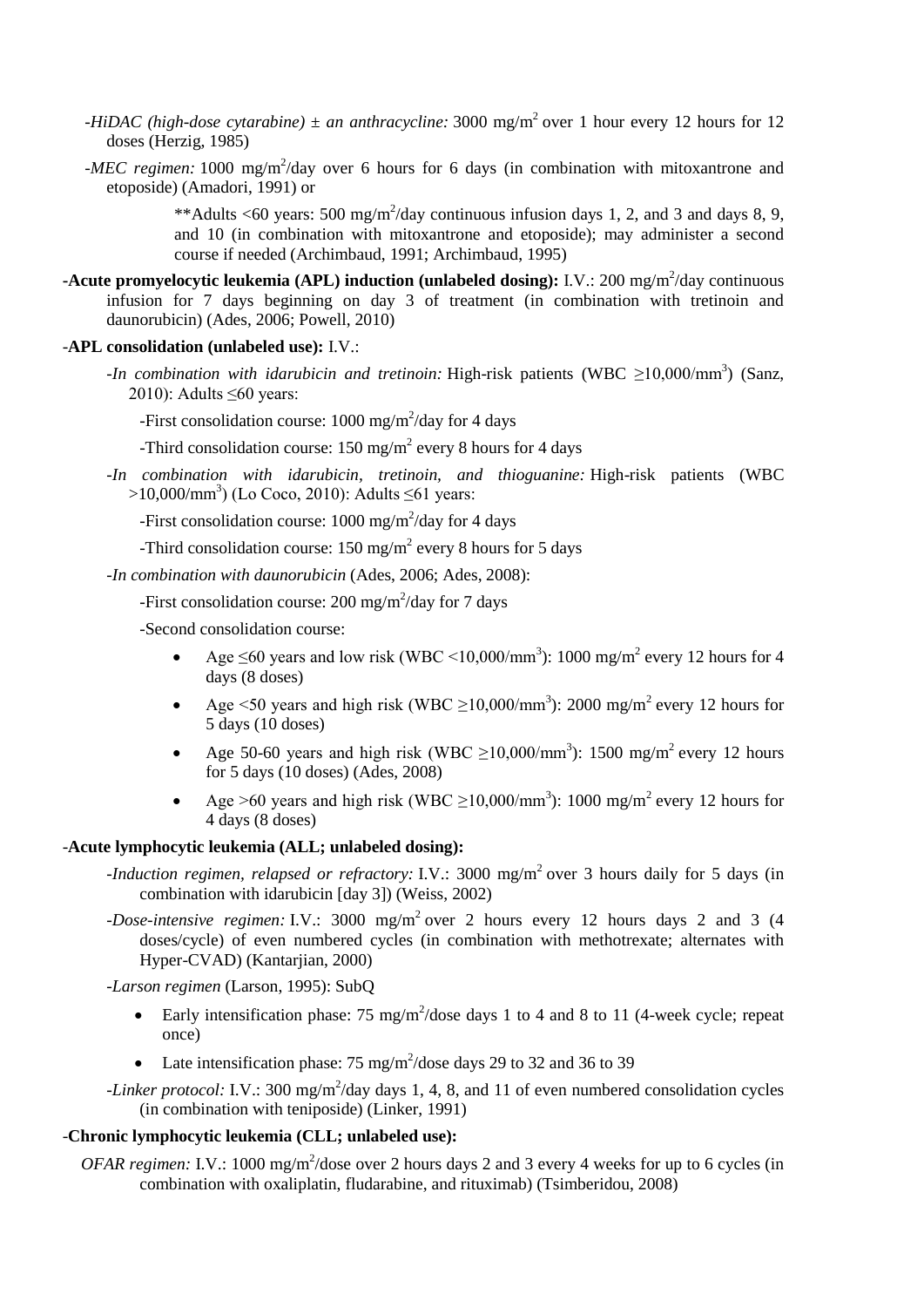- -**Chronic myeloid leukemia (CML; unlabeled dosing):** SubQ: 20 mg/m<sup>2</sup>/dose days 15 to 24 every month (in combination with interferon alfa-2b) (Guilhot, 1997)
- **-CNS lymphoma, primary (unlabeled use):** I.V.: 2000 mg/m<sup>2</sup> over 1 hour every 12 hours days 2 and 3 (total of 4 doses) every 3 weeks (in combination with methotrexate and followed by whole brain irradiation) for a total of 4 courses (Ferreri, 2009)

## -**Hodgkin lymphoma, relapsed or refractory (unlabeled use):** I.V.:

- *-DHAP regimen:* 2000 mg/m<sup>2</sup> over 3 hours every 12 hours day 2 (total of 2 doses/cycle) for 2 cycles (in combination with dexamethasone and cisplatin) (Josting, 2002)
- *-ESHAP regimen:* 2000 mg/m<sup>2</sup> day 5 (in combination with etoposide, methylprednisolone, and cisplatin) every 3 to 4 weeks for 3 or 6 cycles (Aparicio, 1999)
- *-Mini-BEAM regimen:* 100 mg/m<sup>2</sup> every 12 hours days 2 to 5 (total of 8 doses) every 4-6 weeks (in combination with carmustine, etoposide, and melphalan) (Colwill, 1995; Martin, 2001)
- *-BEAM regimen (transplant preparative regimen):* 200 mg/m<sup>2</sup> twice daily for 4 days beginning 5 days prior to transplant (in combination with carmustine, etoposide, and melphalan) (Chopra, 1993)

# -**Non-Hodgkin's lymphomas (unlabeled use):** I.V.:

-*CALGB 9251 regimen:* Cycles 2, 4, and 6: 150 mg/m<sup>2</sup>/day continuous infusion days 4 and 5 (Lee, 2001; Rizzieri, 2004)

## *-CODOX-M/IVAC regimen:*

- Adults  $\leq 60$  years: Cycles 2 and 4 (IVAC): 2000 mg/m<sup>2</sup> every 12 hours days 1 and 2 (total of 4 doses/cycle) (IVAC is combination with ifosfamide, mesna, and etoposide; IVAC alternates with CODOX-M) (Magrath, 1996)
- Adults  $\leq 65$  years: Cycles 2 and 4 (IVAC): 2000 mg/m<sup>2</sup> over 3 hours every 12 hours days 1 and 2 (total of 4 doses/cycle) (IVAC is combination with ifosfamide, mesna, and etoposide; IVAC alternates with CODOX-M) (Mead, 2008)
- Adults >65 years: Cycles 2 and 4 (IVAC):  $1000 \text{ mg/m}^2$  over 3 hours every 12 hours days 1 and 2 (total of 4 doses/cycle) (IVAC is combination with ifosfamide, mesna, and etoposide; IVAC alternates with CODOX-M) (Mead, 2008)

## *-DHAP regimen:*

- Adults  $\leq$ 70 years: 2000 mg/m<sup>2</sup> over 3 hours every 12 hours day 2 (total of 2 doses/cycle) every 3-4 weeks for 6-10 cycles (in combination with dexamethasone and cisplatin) (Velasquez, 1988)
- Adults >70 years:  $1000 \text{ mg/m}^2$  over 3 hours every 12 hours day 2 (total of 2 doses/cycle) every 3-4 weeks for 6-10 cycles (in combination with dexamethasone and cisplatin) (Velasquez, 1988)
- *-ESHAP regimen:* 2000 mg/m<sup>2</sup> over 2 hours day 5 every 3-4 weeks for 6-8 cycles (in combination with etoposide, methylprednisolone, and cisplatin) (Velasquez, 1994)
- *-BEAM regimen (transplant preparative regimen):* 200 mg/m<sup>2</sup> twice daily for 3 days beginning 4 days prior to transplant (in combination with carmustine, etoposide, and melphalan) (Linch  $2010$ ) or 100 mg/m<sup>2</sup> over 1 hour every 12 hours for 4 days beginning 5 days prior to transplant (in combination with carmustine, etoposide, and melphalan) (van Imhoff, 2005)
- -**Meningeal leukemia**: I.T.: **Note**: Optimal intrathecal chemotherapy dosing should be based on age rather than on body surface area (BSA); CSF volume correlates with age and not to BSA (Bleyer, 1983; Kerr, 2001). Dosing provided in the FDA-approved labeling is BSAbased (usual dose 30 mg/m<sup>2</sup> every 4 days; range: 5-75 mg/m<sup>2</sup> once daily for 4 days or once every 4 days until CNS findings normalize, followed by 1 additional treatment).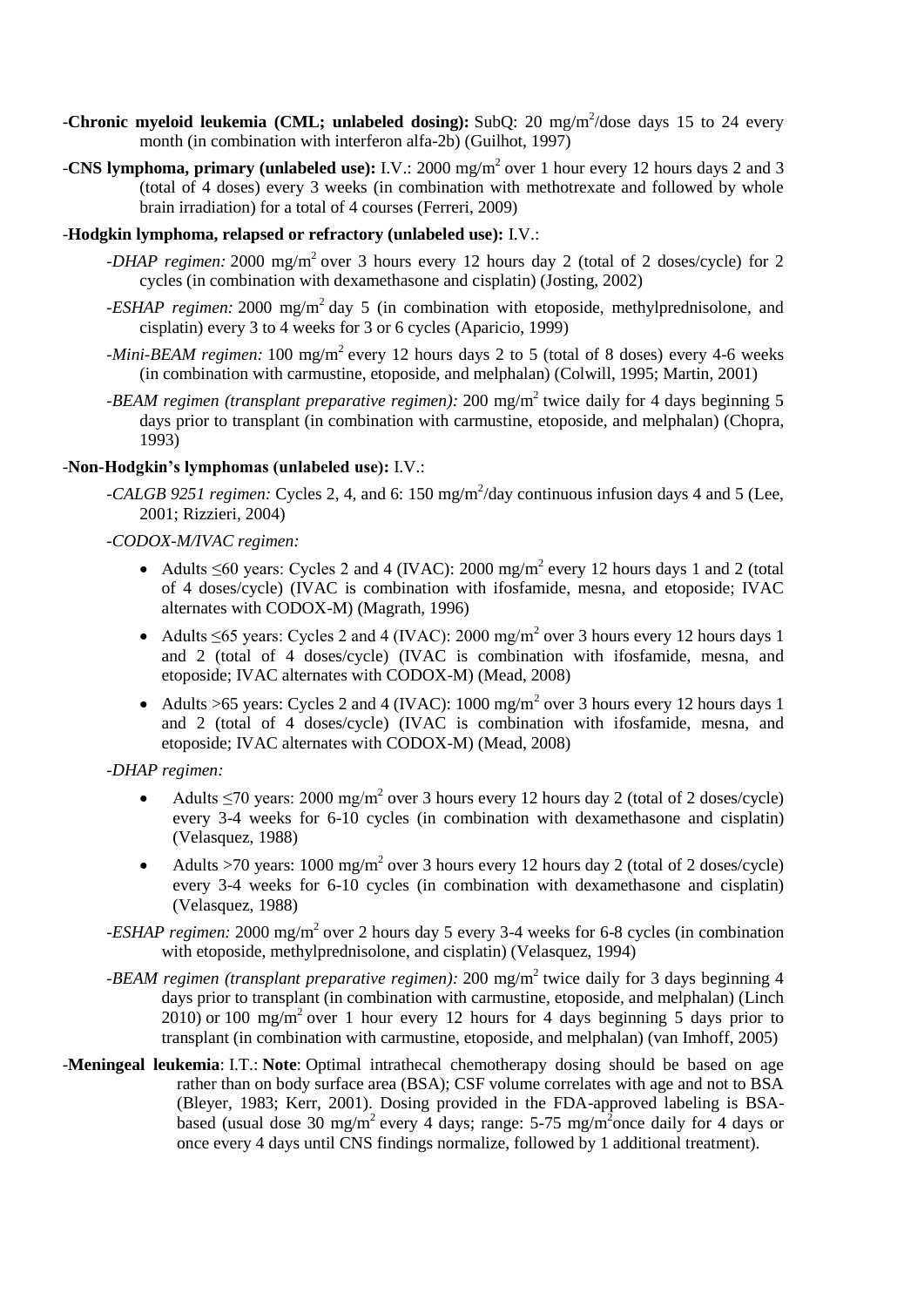## -**Unlabeled uses or doses for intrathecal therapy:** I.T.:

- *-CNS prophylaxis (ALL):* 100 mg weekly for 8 doses, then every 2 weeks for 8 doses, then monthly for 6 doses (high-risk patients) or 100 mg on day 7 or 8 with each chemotherapy cycle for 4 doses (low risk patients) or 16 doses (high-risk patients) (Cortes, 1995)
	- or as part of intrathecal triple therapy (TIT): 40 mg days 0 and 14 during induction, days 1, 4, 8, and 11 during CNS therapy phase, every 18 weeks during intensification and maintenance phases (Storring, 2009)
- *-CNS prophylaxis (APL, as part of TIT):* 50 mg per dose; administer 1 dose prior to consolidation and 2 doses during each of 2 consolidation phases (total of 5 doses) (Ades, 2006; Ades, 2008)
- *-CNS leukemia treatment (ALL, as part of TIT):* 40 mg twice weekly until CSF cleared (Storring, 2009)
- *-CNS lymphoma treatment:* 50 mg twice a week for 4 weeks, then weekly for 4-8 weeks, then every other week for 4 weeks, then every 4 weeks for 4 doses (Glantz, 1999)
- *-Leptomeningeal metastases treatment*: 50 mg twice a week for 4 weeks, then weekly for 4 weeks then monthly for 4 doses (NCCN CNS cancer guidelines v.1.2010) or40-60 mg per dose (DeAngelis, 2005).

## **Geriatric**

Refer to adult dosing.

## **Renal Impairment:**

The FDA-approved labeling does not contain renal dosing adjustment guidelines; the following guidelines have been used by some clinicians:

-Aronoff, 2007 (cytarabine 100-200 mg/m<sup>2</sup>): Children and Adults: No adjustment necessary -Kintzel, 1995 (high-dose cytarabine  $1-3$  g/m<sup>2</sup>):

- $Cl_{cr}$  46-60 mL/minute: Administer 60% of dose
- $Cl_{cr}$  31-45 mL/minute: Administer 50% of dose
- $Cl_{cr} < 30 \text{ mL/minute}$ : Consider use of alternative drug

-Smith, 1997 (high-dose cytarabine;  $\geq 2$  g/m<sup>2</sup>/dose):

- Serum creatinine 1.5-1.9 mg/dL or increase (from baseline) of 0.5-1.2 mg/dL: Reduce dose to 1  $g/m^2$ /dose
- Serum creatinine  $\geq 2$  mg/dL or increase (from baseline) of  $>1.2$  mg/dL: Reduce dose to 0.1  $g/m^2$ /day as a continuous infusion
- -Hemodialysis: In 4 hour dialysis sessions (with high flow polysulfone membrane) 6 hours after cytarabine 1 g/m<sup>2</sup> over 2 hours, 63% of the metabolite ARA-U was extracted from plasma (based on a single adult case report) (Radeski, 2011)

# **Hepatic Impairment:**

- -Dose may need to be adjusted in patients with liver failure since cytarabine is partially detoxified in the liver. The FDA-approved labeling does not contain hepatic dosing adjustment guidelines; the following guideline has been used by some clinicians:
- -Floyd, 2006: Transaminases (any elevation): Administer 50% of dose; may increase subsequent doses in the absence of toxicities
- -Koren, 1992 (dose level not specified): Bilirubin >2 mg/dL: Administer 50% of dose; may increase subsequent doses in the absence of toxicities

## **Dosing: Obesity**

*ASCO Guidelines for appropriate chemotherapy dosing in obese adults with cancer:* Utilize patient's actual body weight (full weight) for calculation of body surface area- or weight-based dosing, particularly when the intent of therapy is curative; manage regimen-related toxicities in the same manner as for nonobese patients; if a dose reduction is utilized due to toxicity, consider resumption